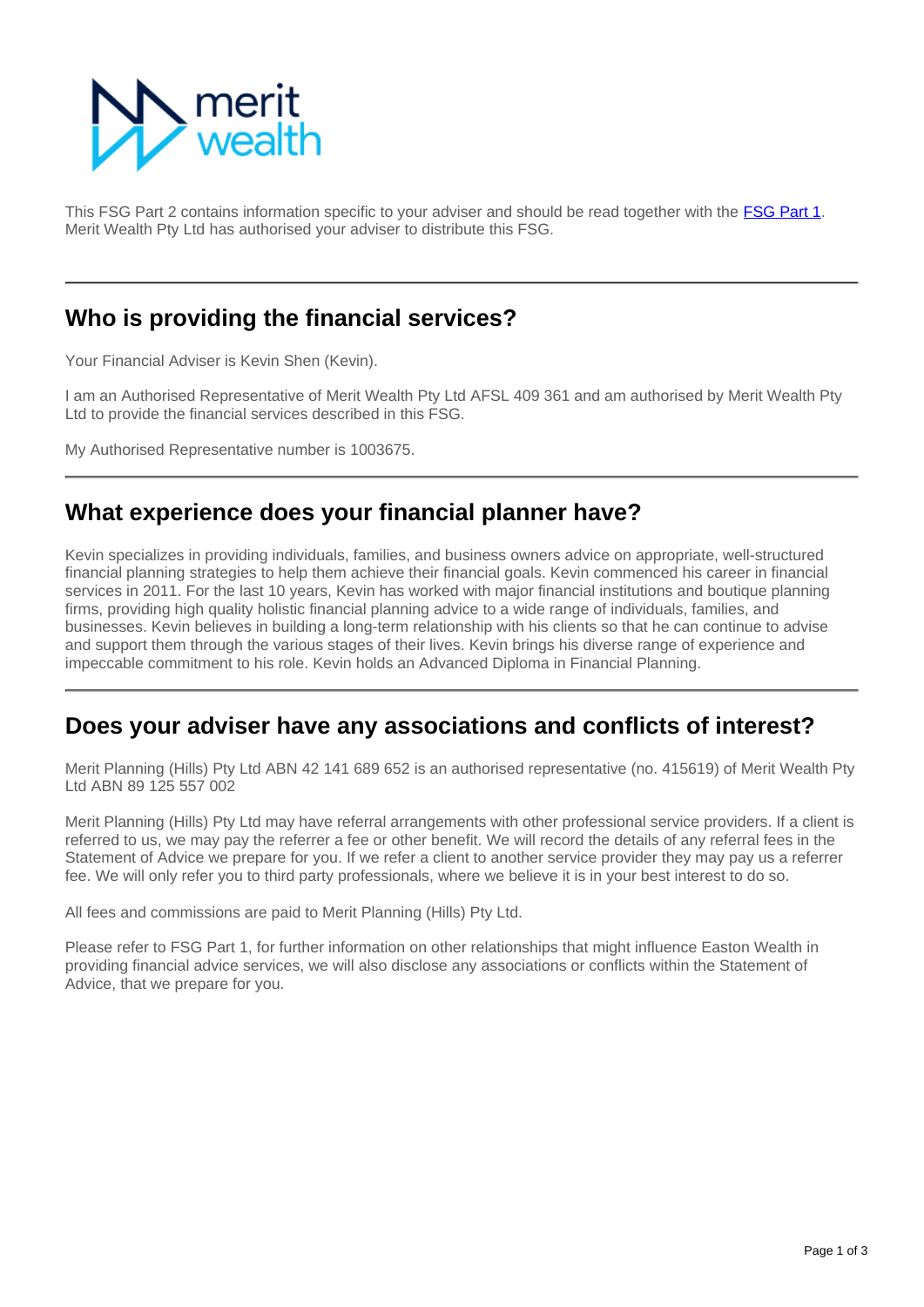# **What qualifications has your adviser completed?**

#### **Qualification Name**

Diploma of Financial Services (Financial Planning) Advanced Diploma Financial Planning

## **Authorised Products and Services**

**I am authorised in the following products and services:** Deposit and Payment Products – Basic Deposit Products Government Debentures, Stocks or Bonds Investment Life Insurance and Life Risk Insurance Products Managed Investment Schemes including IDPS Retirement Savings Accounts **Securities** Standard Margin Lending Facilities Superannuation Self-Managed Superannuation Funds Direct Equities